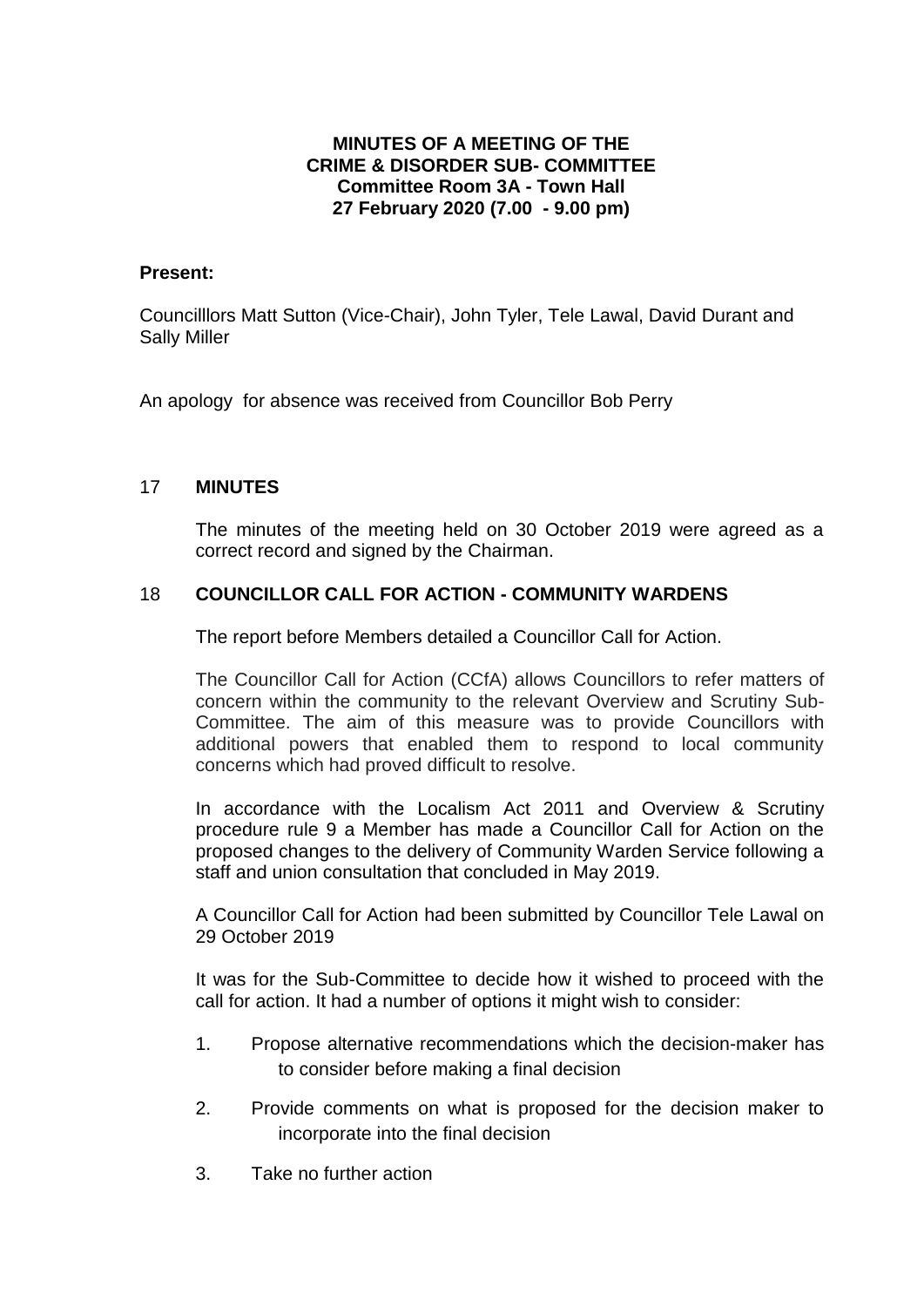During the debate Members made reference to missing documents that were not provided in the document pack including the feedback from the resident's panel meetings, a copy of the existing standard service agreement with Housing and the structural organisational chart that was currently in place.

During the debate Members expressed a number of concerns including:

- Through this proposal the Housing Community Warden service which was solely for Council housing tenants/leaseholders would be removed. Despite the service no longer being available, Council housing tenants/leaseholders, would continue to pay the same rate as they currently do for the Housing Community Wardens.
- it was not right to have Council tenants/leaseholders pay for a service that was being transformed to benefit the whole Borough, which could end up focused in particular pockets of the borough.

Officers advised that the proposal was to introduce a public facing area based enforcement service within Environment.

The restructure would allow for savings of £329,000 from Community Safety and CCTV teams.

The report also detailed the proposed Enforcement Team restructure. This had been launched in March 2019 with all staff affected formally consulted and in conjunction with unions. The consultation had concluded in May 2019 and it had been established that there would be changes to the service provided to Housing and paid for by the Housing Revenue Account (HRA) and therefore consultation needed to be carried out with the Council's tenants and leaseholders.

The consultation with the tenants and leaseholders had been carried out in October 2019. The report highlighted a summary of the consultation findings.

Following the consultation and in conjunction with discussions with the Lead Member for Housing the Organisational Change Report had been agreed in December 2019 and shared with all staff affected and Trade Unions.

The re-structure was currently being implemented and would be in place by the end of March 2020.

Through the deployment of Enforcement Officers across both the council's housing stock and the wider public realm the Council would be able to ensure a more flexible and responsive service. The Service Level Agreement (SLA) would ensure a minimum service provision to housing estates which would deliver a significant uplift in patrolling hours – a 60% increase in the annual baseline patrol hours currently provided by the Community Warden Service with the added value of an enforcement capability to directly tackle public nuisance and environmental crime offences.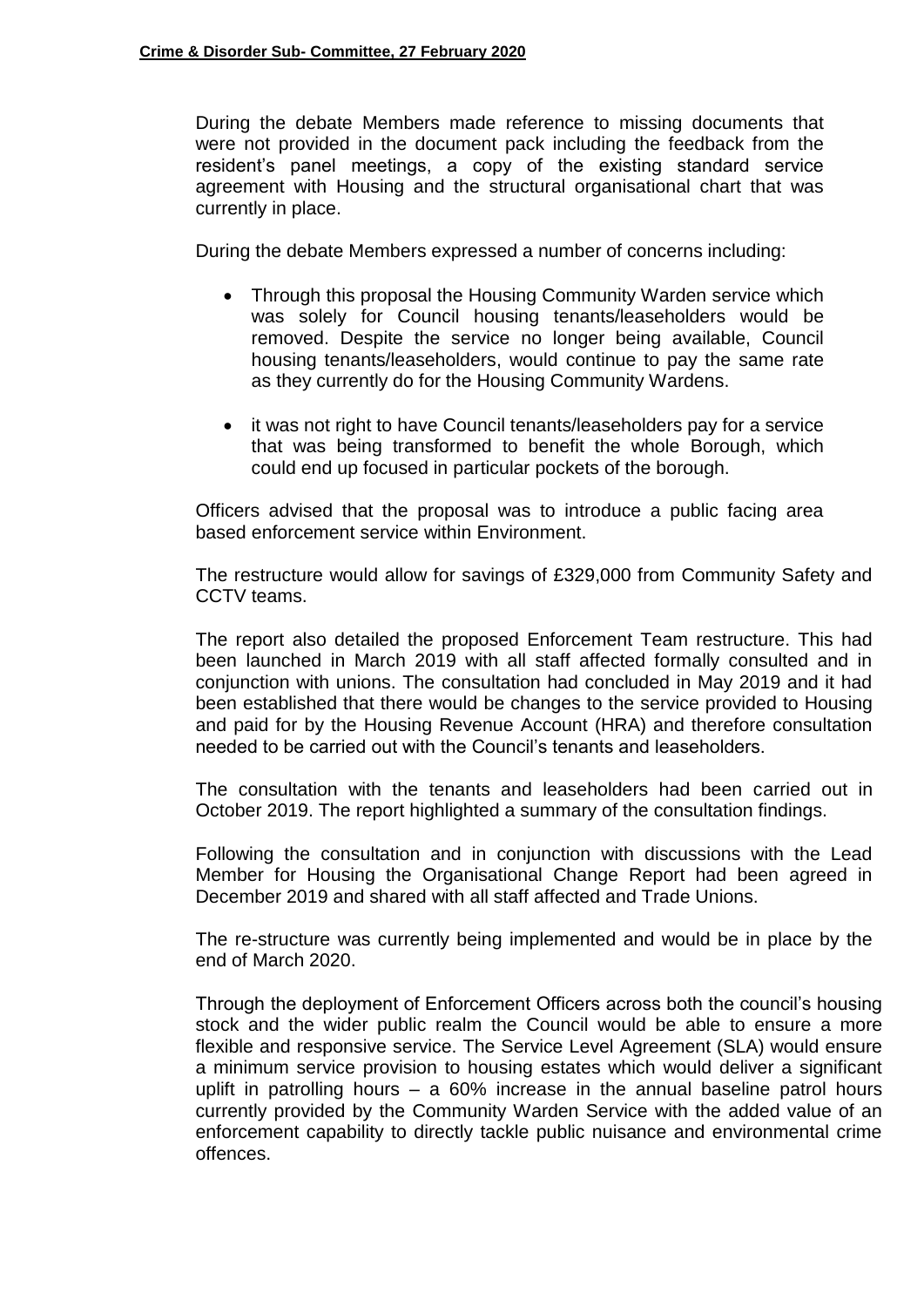Also attached to the report was an operational deployment plan which highlighted particular areas of the borough and how often operational commitment would be delivered to those areas.

Some Members questioned the data that had been used as there were some areas that showed regular operational commitment and others that showed little operational commitment.

Officers responded that data previously provided by the Community Wardens had been interpreted and used to formulate the Operational Deployment Plan.

Officers also re-assured Members that HRA funds were being used appropriately and in tenants and leaseholders best interests.

Some Members were keen not to delay the restructure and any potential impact that may have had on staff.

Following the conclusion of the debate Members came to the view that they had insufficient information to come to a conclusion. They understood however that the Lead Member for Housing did not have to wait for them to come to a position before deciding on whether to proceed with the decision. The Sub-Committee therefore requested that further detailed information be presented to the next meeting of the Sub-Committee on the following:

- How were leaseholders interests safeguarded under the new enforcement model if the housing warden service was being removed? That includes assurances regarding service charges and what they are entitled to receive (what are the details of the SLA
- More detail on the operational deployment of the enforcement officers, and comparison with deployment patterns under the Community Warden model.
- The Sub-Committee would keep the implementation under review and work with officers to monitor its impact and effectiveness with a view to informing the review some 6-12 months later.
- In addition the Sub-Committee wished to recommend to the Lead Member and Head of Housing to consider terms and conditions of existing community wardens, to ensure they got support to train-up and if for whatever reason they could not be retained for now in existing roles and/or employed elsewhere in council, ensuring good staff morale.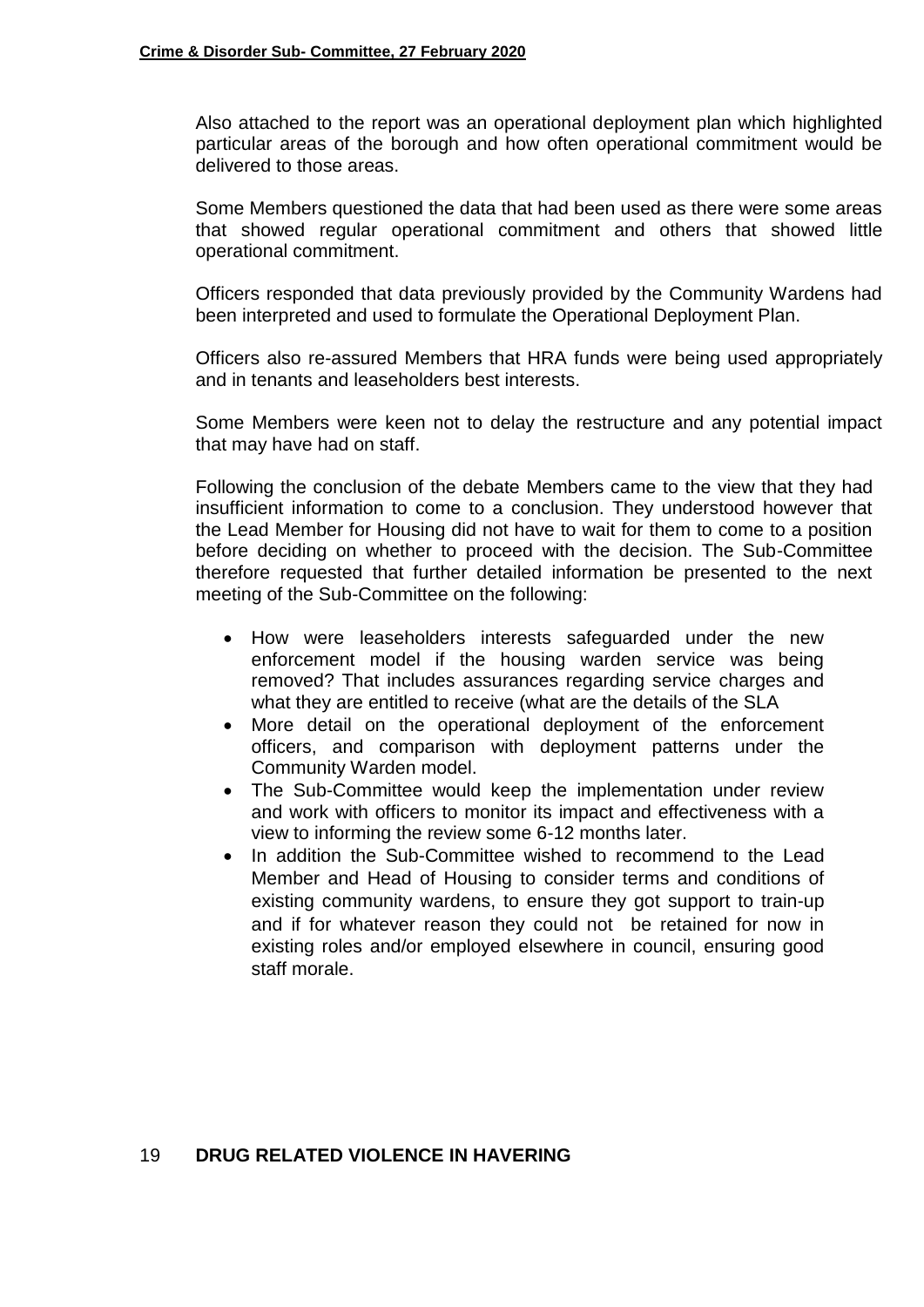The report before Members outlined how the police dealt with drug related violence in the borough.

Members were advised that drug abuse was commonly known to be the foundation of many social problems and the root to a number of crimes.

Members noted that violence, drug possession, drug supplying and drug trafficking could all be measured but linking them to drug related violence was more difficult.

Officers advised that criminal gangs were making a lot of money from drugs and that there was high competition amongst dealers often leading to drug dealers using violence against other drug dealers. Dealers would in some instances arrange for their runners to be robbed so that the runner had a drug debt to the dealer.

Members noted that the police were currently uncovering approximately 3 to 4 Cannabis factories a week. Many of the factories were in domestic properties but there were others in larger industrial units.

Members were advised that in the past the police had concentrated on the volume of drugs someone was caught in possession of to prove supply now it was smaller amounts added to the behaviour of the individual and phone records that would enable an arrest to be made.

Officers advised that the Community Safety Team often made planned visits with a drug itemizer to licensed premises in the borough to carry out swab tests.

Members also noted that there had been an increase in the use of synthetic drugs such as Spice.

Officers advised that the Met was concentrating on street based violence which was often associated with drug markets.

In response to a question relating to armed police Members were advised that The MPS firearms officers were not locally based officers, but are part of Met Operations, which are centrally controlled. They were generally tasked to specific areas of London and usually based upon any ongoing or indeed past violence profiles.

However, like all response type policing, they will be tasked to specific calls if declared a firearms incident. This decision was made by a team based centrally and live monitoring of all calls. They would make an assessment of risk and deploy as necessary. If callers state that a firearm has been seen or believed to be used, this will ordinarily (but not always) result in armed officers being deployed. How quickly they get there would obviously depend upon where they are in London.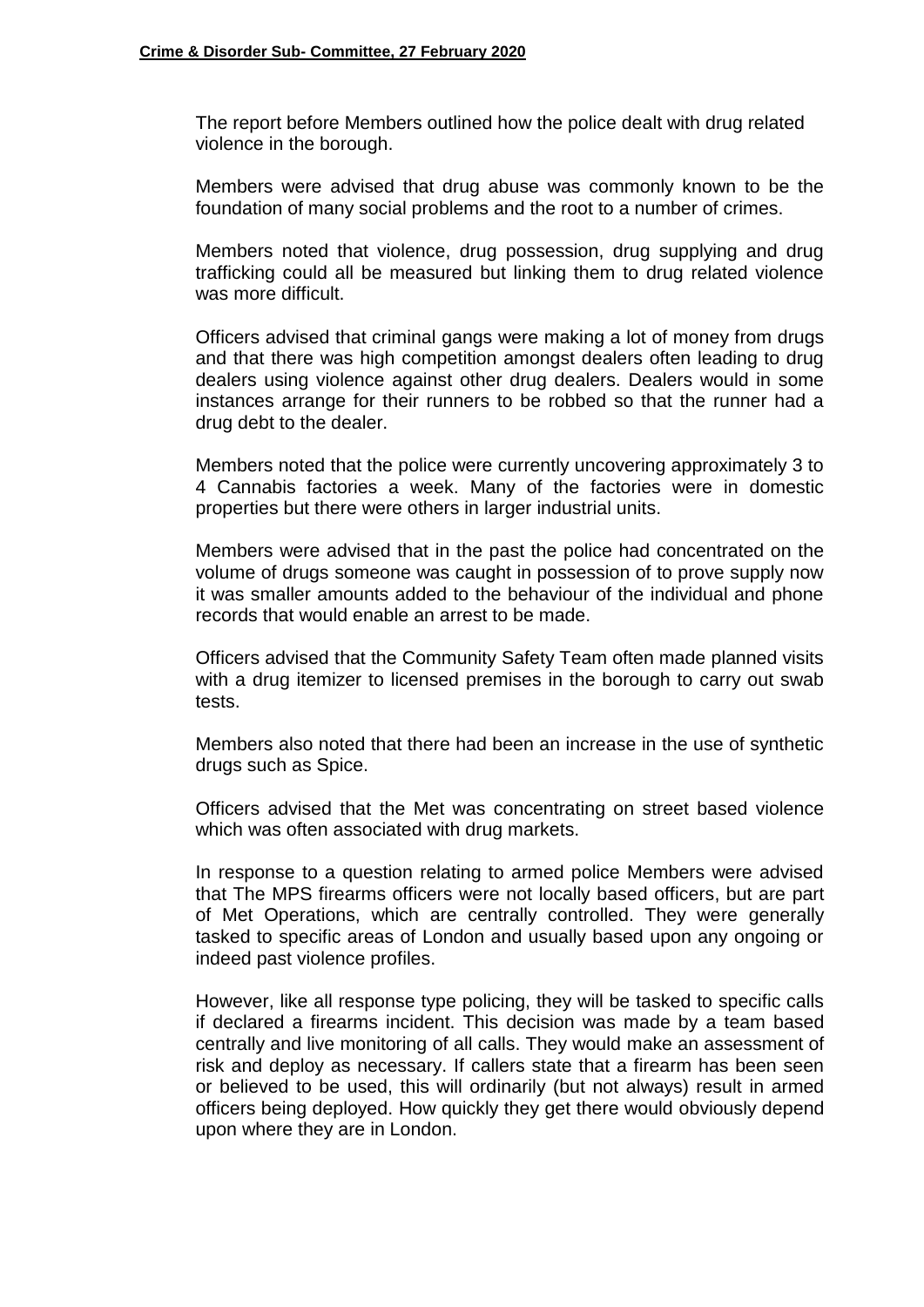They are well trained and controlled, and are accountable like any other police officer in terms of their interactions with the public. They come under more scrutiny should they use their weapons. Many calls will often result in the people concerned not being found, or it's not a firearm. Some cases are imitation firearms which from a distance, will look real. This is normal and the officers are trained to react to what they see, which is why incidents of police shootings were low. The police remain essentially an unarmed police service

Members **noted** the contents of the report.

## 20 **POLICE COMMUNICATIONS WITH THE PUBLIC, MEMBERS AND OFFICERS**

The report before Members detailed the East Area External Communication Action Plan 2020-2021.

The plan detailed the way that the police communicated with external agencies and showed the stakeholder, communicator, communication need, how the communication was delivered and the frequency.

In response to a question officers advised the a new LGBT forum had been established. This allowed information to be informed to residents and also allowed the reporting of hate crime.

Members noted that were a number of events that took place in the night time in the town centre that were specifically aimed at LGBT audiences.

In response to a question relating to faith based groups Members were advised that the Independent Advisory Groups provided a vital conduit between the police and faith based groups. Integration also took place at youth centres and schools.

Members **noted** the report

## 21 **SUB-COMMITTEE PERFORMANCE INFORMATION - QUARTER 3**

The report before Members provided information on performance against the indicators previously requested by the Sub-Committee during Quarter 3.

The report highlighted the police response times as follows:

#### **I-grades:**

By the end of qtr. 3, Havering had seen an improvement in response times for I calls from 75.6% at the beginning of October 2019 to 82.9 % at the end of December 2019. This was above the overall BCU average of 81.9% for the end of December 2019.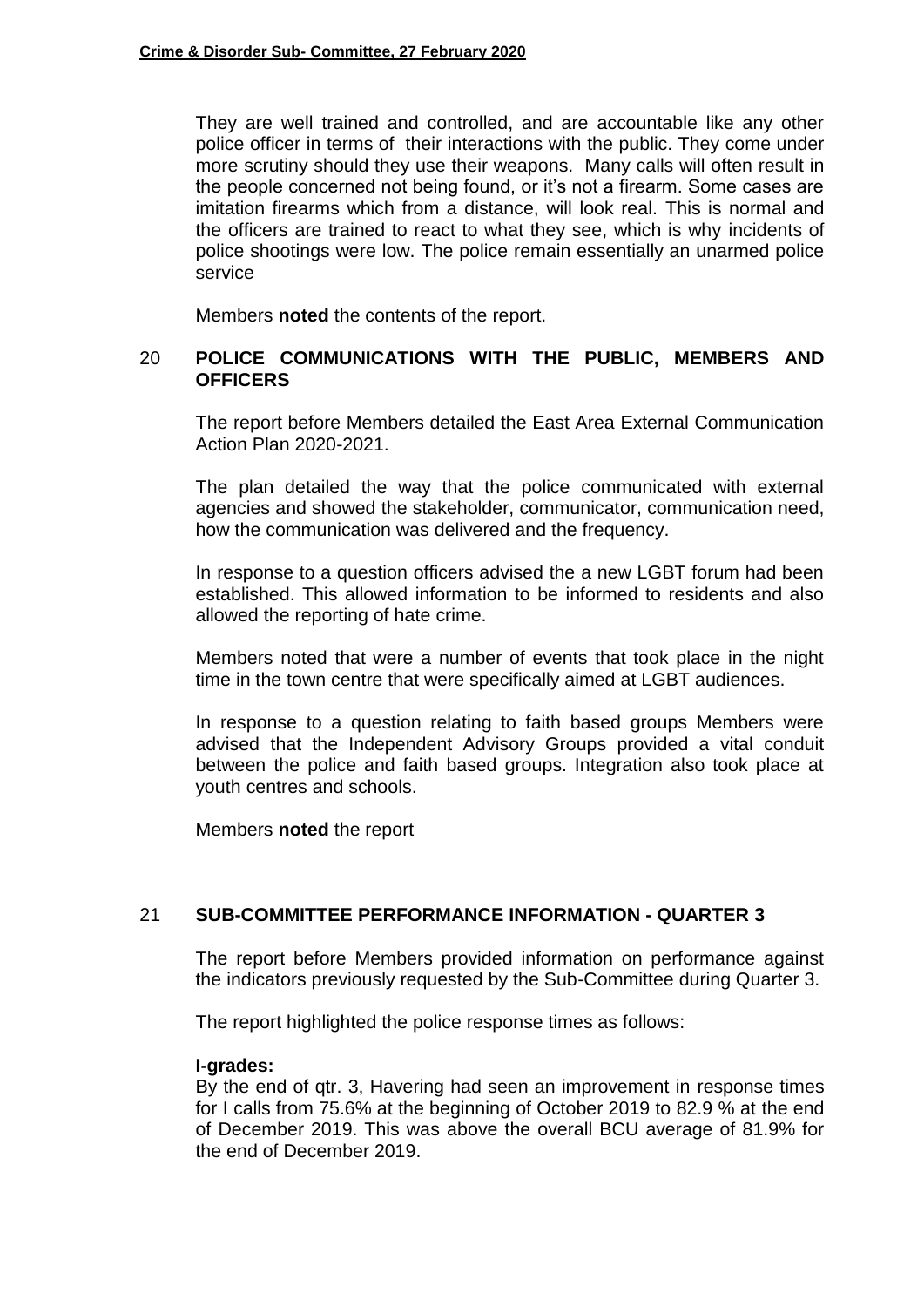# **S-grades:**

By the end of qtr. 3, Havering had seen a reduction in response times for S calls from 80.6% at the beginning of October 2019 to 71.4 % at the end of December 2019. This was above the overall BCU average of 69.3% for the end of December 2019.

In relation to violence For the rolling 12 months there had been a reduction from 1268 Non DA VWI from December 2017 to December 2018 to 1192 Non DA VWI from October 2018 – December 2019, a reduction of 5.99%. Qtr. 3 2019-20 saw a reduction of 3 incidents when compared to qtr. 3 2018-19, a reduction of 1%.

Work continued through the Safe and Sound Partnership to address crime and disorder in the day and night time economy. Implementation of the Serious Group Violence and Knife crime action plan continued with proactive work in schools and colleges in qtr. 3.

Members noted that an additional £50,000 had been secured from MOPAC to provide prevention work with young people through the Council's Alternative Provision service. County Lines & Child Criminal Exploitation Talks had been offered to all Secondary Schools for Year 10 & Year 11 aged pupils. A total of 17 talks delivered in Autumn Term 2019, with a further 12 talks planned for January 2020.

A Tri Borough Violence Reduction summit was held in November 2019 and was attended by over 200 professionals.

For the rolling 12 months from December 2017 to December 2018 there had been a reduction from 1962 total burglary offences to 1888 total burglary offences for December 2018 to December 2019, a reduction of 3.77%.

In relation to ASB calls for the rolling 12 months from December 2017 to December 2018 there had been an increase from 5186 total ASB calls to 5367 total ASB calls in December 2018 to December 2019, and increase of 3.49%.

A comprehensive tri borough action plan was developed and implemented to tackle the potential seasonal increase in ASB linked to Halloween and Bonfire night and no increase in ASB was experienced in Havering.

Members **noted** the report.

**Chairman**